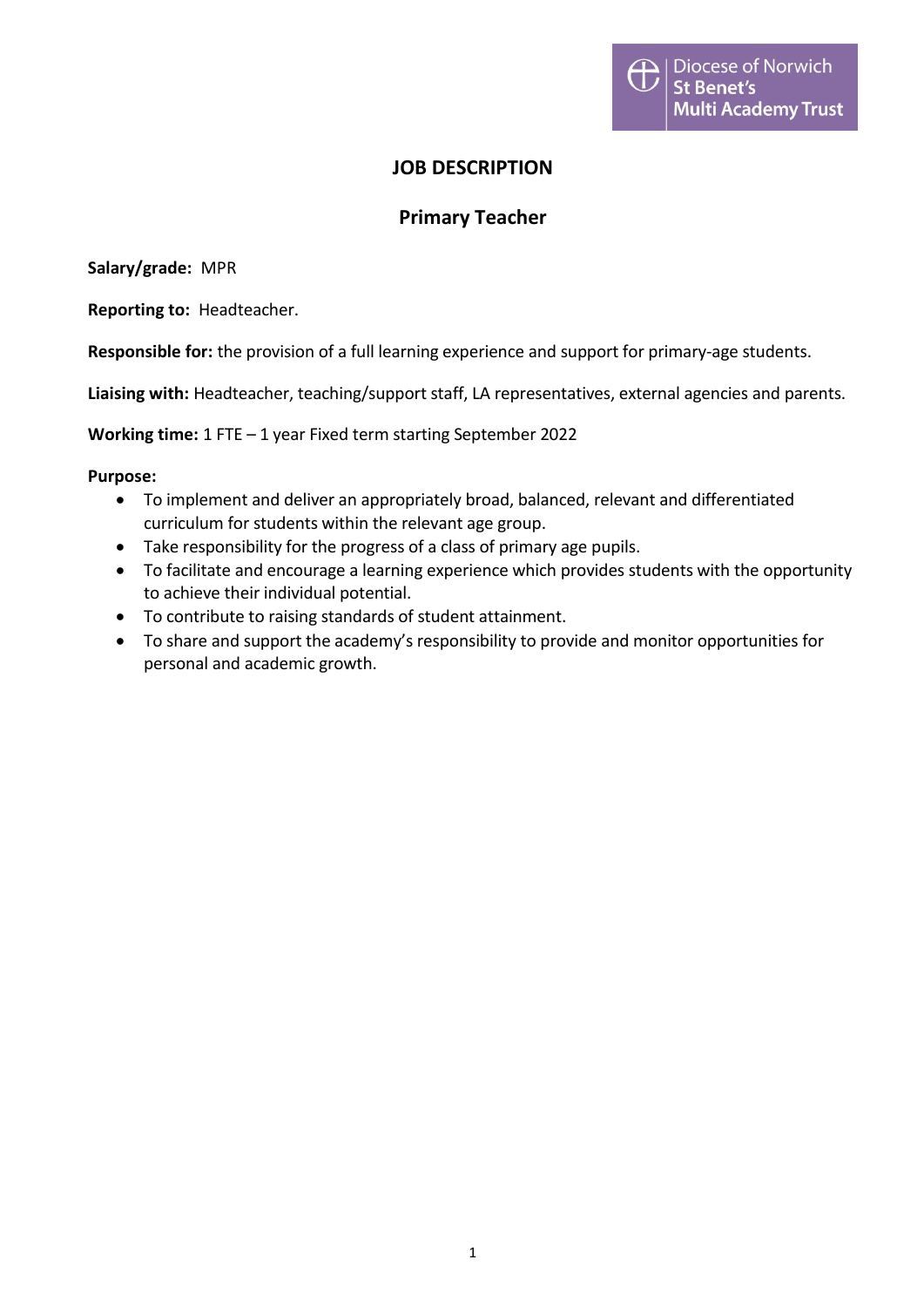| <b>Main Duties</b>                       |                                                                                                                                                                                                                                                                                                                                                                                                                                                                                                                                                                                                                                                                              |  |
|------------------------------------------|------------------------------------------------------------------------------------------------------------------------------------------------------------------------------------------------------------------------------------------------------------------------------------------------------------------------------------------------------------------------------------------------------------------------------------------------------------------------------------------------------------------------------------------------------------------------------------------------------------------------------------------------------------------------------|--|
| Operational/Strategic<br><b>Planning</b> | To assist in the development of appropriate syllabuses,<br>$\bullet$<br>resources, schemes of work and lesson plans in line with<br>curriculum objectives.<br>To develop and foster the appropriate skills and social abilities<br>$\bullet$<br>to enable the optimum development of children, according to<br>age, ability and aptitude.<br>To plan and prepare courses and lessons, linking it to earlier<br>$\bullet$<br>learning and to inspire pupils to help the deepen their<br>knowledge and understanding.<br>To contribute to the whole Academy's planning activities -<br>٠<br>liaising with colleagues and working flexibly, particularly in<br>smaller schools. |  |
| <b>Curriculum Provision</b>              | To assist the Headteacher to ensure that the subject area<br>$\bullet$<br>provides a range of teaching which complements the Academy's<br>objectives.                                                                                                                                                                                                                                                                                                                                                                                                                                                                                                                        |  |
| <b>Curriculum Development</b>            | Keeping up-to-date with changes and developments in the<br>$\bullet$<br>structure of the curriculum so as to ensure continued relevance<br>to the needs of students, examining and awarding bodies and<br>the Academy's Strategic Objectives.                                                                                                                                                                                                                                                                                                                                                                                                                                |  |
| <b>Staff Development</b>                 | To take part in the Academy's staff development programme by<br>$\bullet$<br>participating in arrangements for further training and<br>professional development.<br>To continue personal development in the relevant areas<br>٠<br>including subject knowledge and teaching methods.<br>To engage actively in the Performance Management process.<br>٠                                                                                                                                                                                                                                                                                                                       |  |
| <b>Deployment of Staff</b>               | To ensure the effective/efficient deployment of classroom<br>$\bullet$<br>support<br>To work as a member of a designated team and to contribute<br>$\bullet$<br>positively to effective working relations within the Academy                                                                                                                                                                                                                                                                                                                                                                                                                                                 |  |
| <b>Quality Assurance</b>                 | To help to implement Academy quality procedures and to<br>$\bullet$<br>adhere to those.<br>To contribute to the process of monitoring and evaluation of the<br>٠<br>subject area in line with agreed Academy procedures, including<br>evaluation against quality standards and performance criteria.<br>To seek/implement modification and improvement where<br>required.<br>To review, from time to time, methods of teaching and<br>٠<br>programmes of work.<br>To take part, as may be required, in the review, development<br>$\bullet$<br>and management of activities relating to the curriculum,<br>organisation and pastoral functions of the Academy.               |  |
| <b>Management Information</b>            | To maintain appropriate records and to provide relevant<br>$\bullet$<br>accurate and up-to-date information for SIMS, registers, etc.<br>To complete the relevant documentation to assist in the tracking<br>$\bullet$<br>of students.                                                                                                                                                                                                                                                                                                                                                                                                                                       |  |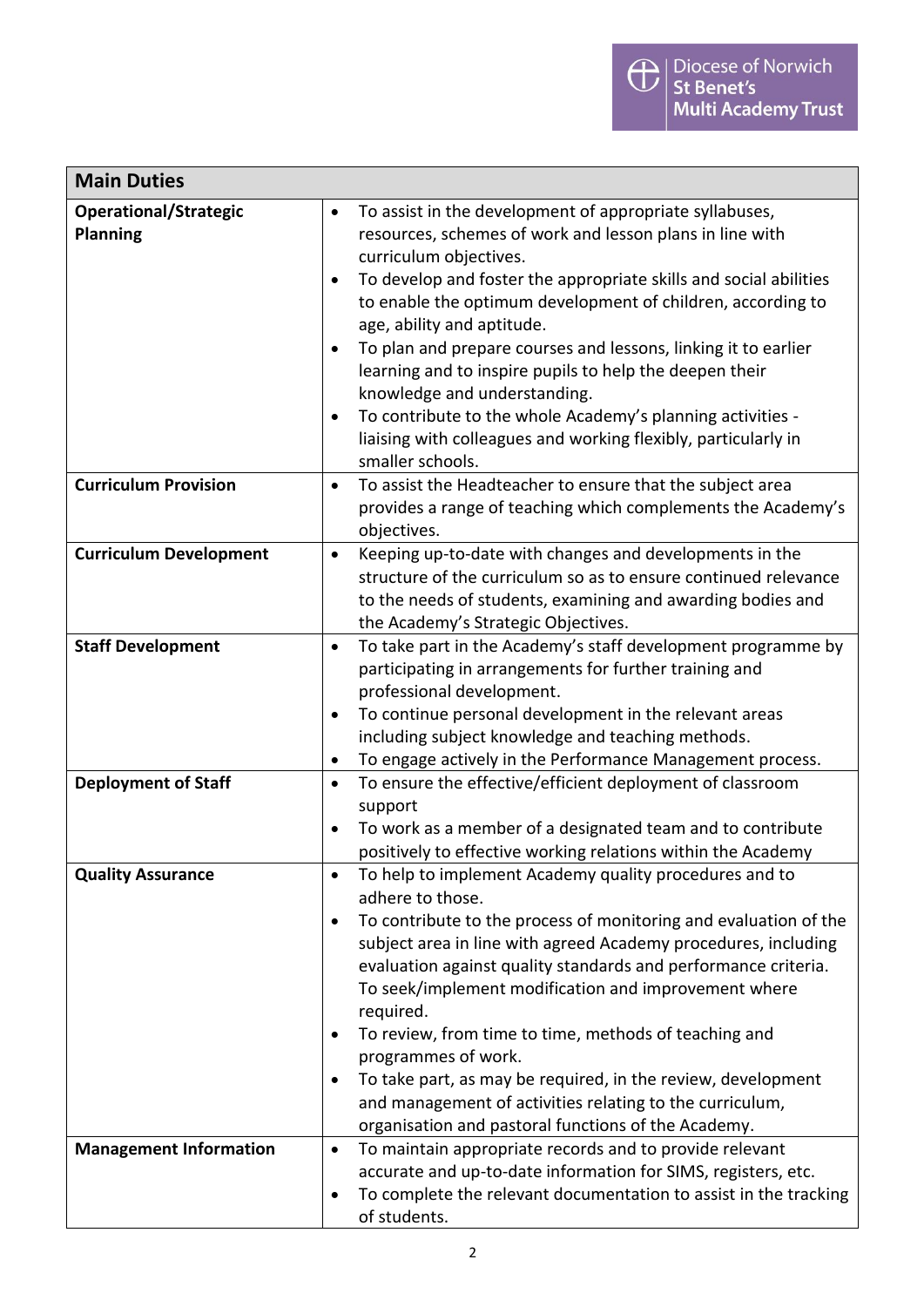|                                | To track student progress and use information to inform<br>$\bullet$                                                                |
|--------------------------------|-------------------------------------------------------------------------------------------------------------------------------------|
|                                | teaching and learning.                                                                                                              |
| <b>Communications</b>          | To communicate effectively with the parents of students as<br>$\bullet$                                                             |
|                                | appropriate.                                                                                                                        |
|                                | Where appropriate, to communicate and co-operate with<br>$\bullet$                                                                  |
|                                | persons or bodies outside the Academy.                                                                                              |
|                                | To follow agreed policies for communications in the Academy.<br>٠                                                                   |
| Liaison                        | To take part in liaison activities such as outings, activities, Open<br>$\bullet$                                                   |
|                                | Days, Parents' Evenings.                                                                                                            |
|                                | To contribute to the development of effective subject links with                                                                    |
|                                | external agencies.                                                                                                                  |
| <b>Management of Resources</b> | To contribute to the process of the ordering and allocation of<br>$\bullet$                                                         |
|                                | equipment and materials.                                                                                                            |
|                                | To assist the Headteacher to identify resource needs and to<br>٠                                                                    |
|                                | contribute to the efficient/effective use of physical resources.                                                                    |
|                                | To co-operate with other staff to ensure a sharing and effective                                                                    |
|                                | usage of resources to the benefit of the Academy, department                                                                        |
|                                | and the students.                                                                                                                   |
| <b>Pastoral System</b>         | To be a Form Teacher to an assigned group of students.<br>$\bullet$<br>To promote the general progress and well-being of individual |
|                                | ٠<br>students and the Tutor Group as a whole.                                                                                       |
|                                | To register students, accompany them to assemblies, encourage<br>$\bullet$                                                          |
|                                | their full attendance and their participation in other aspects of                                                                   |
|                                | Academy life.                                                                                                                       |
|                                | To evaluate and monitor the progress of students and keep up-<br>٠                                                                  |
|                                | to-date student records as may be required.                                                                                         |
|                                | To contribute to the preparation of Action Plans and progress<br>$\bullet$                                                          |
|                                | files and other reports.                                                                                                            |
|                                | To alert the appropriate staff to problems experienced by<br>٠                                                                      |
|                                | students and to make recommendations as to how these may be                                                                         |
|                                | resolved.                                                                                                                           |
|                                | To communicate as appropriate, with the parents of students                                                                         |
|                                | and with persons or bodies outside the Academy concerned                                                                            |
|                                | with the welfare of individual students, after consultation with                                                                    |
|                                | the appropriate staff.                                                                                                              |
|                                | To apply the Behaviour Management systems so that effective<br>$\bullet$                                                            |
|                                | learning can take place.                                                                                                            |
| <b>Teaching</b>                | To teach students according to their educational needs,<br>$\bullet$                                                                |
|                                | including the setting and marking of work carried out by the                                                                        |
|                                | student in Academy and elsewhere.                                                                                                   |
|                                | To assess, record and report on the attendance, progress,<br>$\bullet$                                                              |
|                                | development and attainment of students and to keep such                                                                             |
|                                | records as are required.                                                                                                            |
|                                | To provide or contribute to oral and written assessments,<br>٠                                                                      |
|                                | reports and references relating to individual students and                                                                          |
|                                | groups of students.                                                                                                                 |
|                                | To ensure that ICT, Literacy, Numeracy and Academy subject                                                                          |